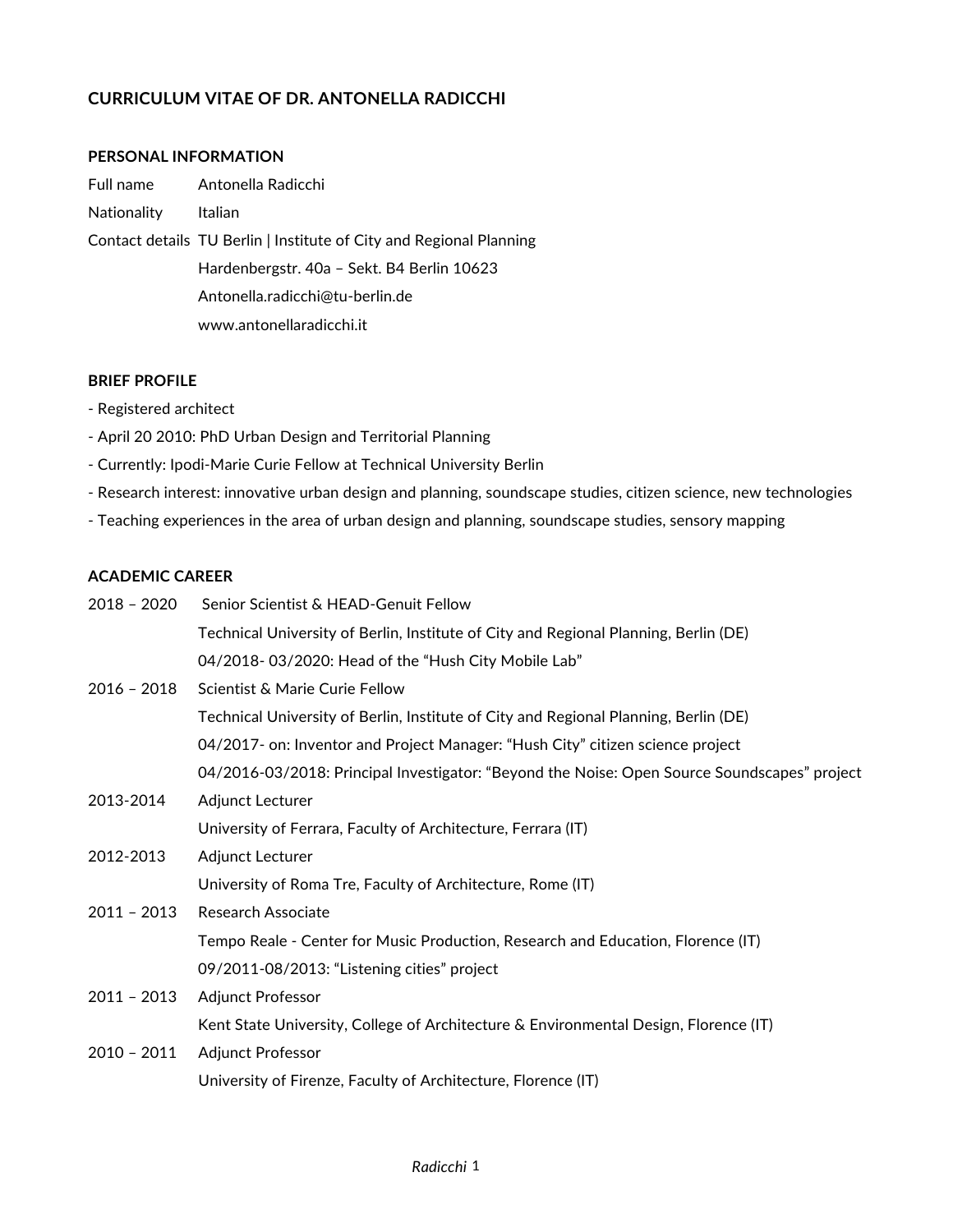2007 – 2008 Rotary International Ambassadorial Scholar MIT, School of Architecture and Planning, Cambridge (USA)

#### **PROFESSIONAL PRACTICE**

- 2015 Curator of *Toscana Sound Map* commissioned and exhibited at the 2015 EXPO in Milan (IT)
- 2014 2015 Researcher and editor, National Institute of Architecture, Rome (IT)
- 2012 Researcher and member of the curatorial team, Italian Pavilion, 13th Architecture Venice Biennal
- 2009 now Curator of *Firenze Sound Map* (endorsed by the Municipality of Florence (IT) since 2013)
- 2006 2015 Freelance architect and urban designer. Collaborations with Italian and foreign architecture and urban design firms such as: Atelier Le Balto (DE), Archea Associati (IT), Organization for Permanent Modernity (USA), *et al*.

#### **EDUCATION**

| 2006-2009 | Ph.D (honors), University of Firenze, Faculty of Architecture, Florence (IT)              |
|-----------|-------------------------------------------------------------------------------------------|
|           | Date of defense: April 20 2010                                                            |
|           | Dissertation: "Sull'immagine sonora della città" ("On the Sonic Image of the City")       |
|           | Supervisor: Prof. Maurizio Morandi                                                        |
| 2012      | Master in Environmental and Architectural Acoustics, University of Roma Tre, Rome (IT)    |
| 2005      | Laurea in Architecture (Magna cum Laude), University of Firenze, Faculty of Architecture, |
|           | Florence (IT)                                                                             |

#### **RESEARCH FUNDINGS**

*Third-party funds as applicant and principal investigator*

- 2018 2020 HEAD-Genuit Foundation Research Grant: "Hush City Mobile Lab"
- 2016 2018 Ipodi-Marie Curie Fellowship: "Beyond the Noise: Open Source Soundscapes"

#### **GRANTS, SCHOLARSHIPS, AWARDS**

- 2017 American Society of Acoustics Travel Grant
- 2017 HEAD-Genuit Foundation Travel Grant
- 2016 Technical University of Berlin Career Development Grant
- 2007 2008 Rotary International Ambassadorial Scholarship
- 2006 2009 Italian Ministry of Research, Doctorate School Fellowship
- 2017 Technical University of Berlin Award for the master project "Light- and Soundscapes of the Night Berlin/Florence" (2<sup>nd</sup> placement)
- 2016 Falling Walls Young Innovator of the Year 2016, Finalist
- 2012 City of Firenze Research Award for best dissertations to be published a single authored book
- 2010 National Institute of Urbanism: Best Italian Dissertation In Urban Planning Award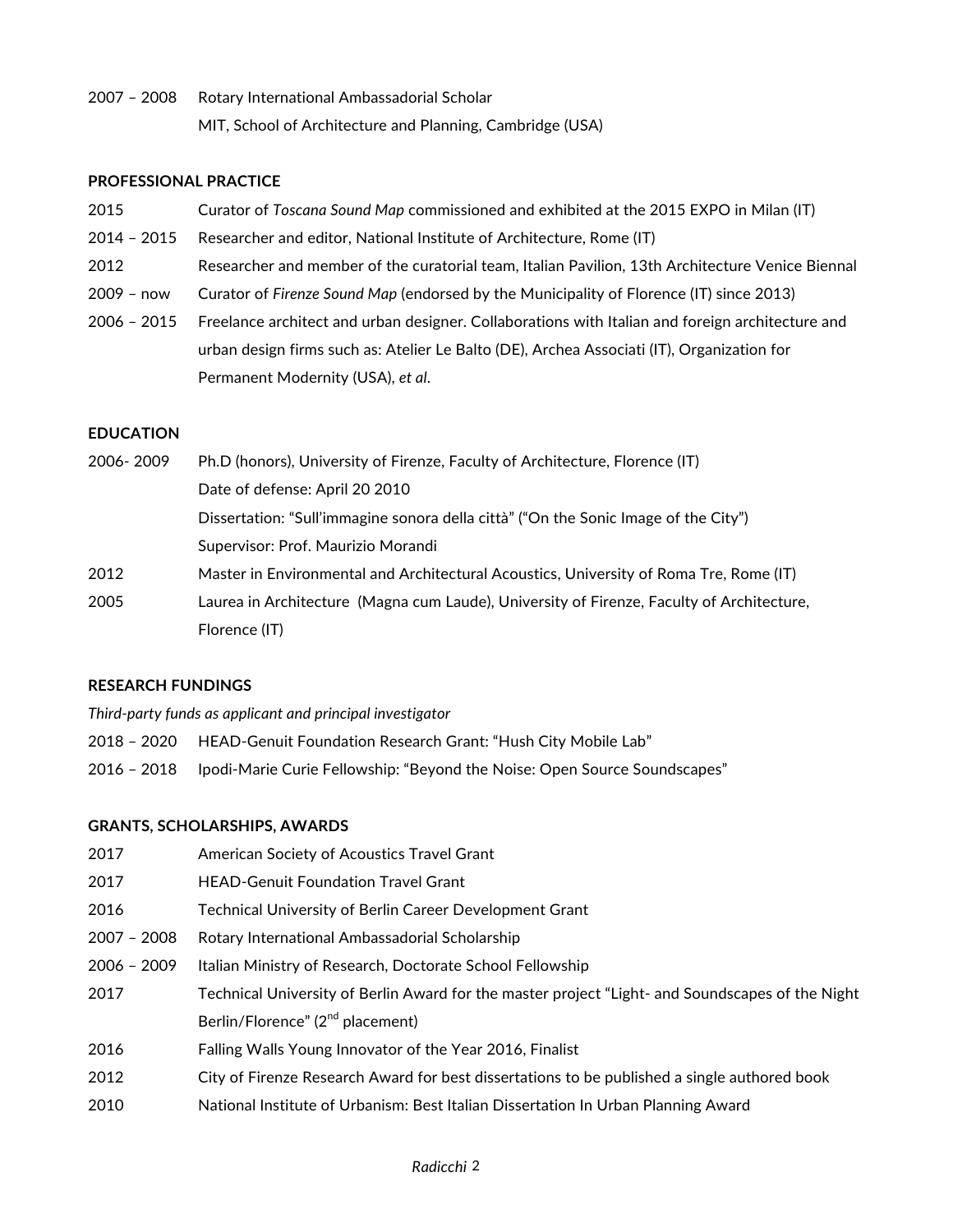#### **RESEARCH SERVICES AND AD HOC REVIEWER**

- 2016 now External expert evaluator and rapporteur in the framework of Horizon 2020, EC, Executive Research Agency, Bruxelles (BE)
- 2017 2016 Member of the Editorial Advisory Board for the book "*Perception-Driven Approaches to Urban Assessment and Design"*, IGI Global Publisher (forthcoming Spring 2018)
- 09/2015 External reviewer of research projects, University of Applied Sciences and Arts of Southern Switzerland, Manno (CH)

#### **WORKSHOPS, CONFERENCES ORGANIZATION AND SOUNDWALKS**

#### **Workshops and conferences organization**

| 08/2018           | Co-organizer of the conference session "Apps, Social Media and Virtual Reality as Soundscape      |
|-------------------|---------------------------------------------------------------------------------------------------|
|                   | Evaluation Tools", Internoise 2018, 26-29 August 2018Chicago (USA)                                |
|                   | Together with: Prof. Schulte-Fortkamp, Andy Chung                                                 |
| 06/2018           | Co-organizer of the community conference on Noise and soundscape in the Reiuterkiez, Berlin"      |
|                   | and of the screening of the film "In Pursuit of Silence"                                          |
|                   | Together with: Stadtteilbuero Reuterkiez Berlin                                                   |
| 04/2018           | Member of the scientific and organizational committee of the International Symposium "Paesaggi    |
|                   | sonori/Soundscapes", 26-27 April 2018 Pistoia (IT)                                                |
| 07/2015           | Chair of the session; "Research on Soundscape", XXII International Conference on Sound &          |
|                   | Vibration, Florence (IT)                                                                          |
| 09/2012           | Co-chair of the session: "Vegetal Architecture", II International Congress on Ambiances, Montreal |
|                   | (CA)                                                                                              |
| 10/2011           | Chair of the roundtable: "Paesaggio che vai", Tempo Reale Festival, Florence (IT)                 |
| 09/11             | Co-organizer and co-leader of the workshop: Time Walk! European Meeting "Time and Diversity:      |
|                   | approaches to the design of the public city", 15 September 2011, Berlin (DE)                      |
|                   | Together with: Prof. A. Mayr                                                                      |
| <b>Soundwalks</b> |                                                                                                   |
| 04/2018           | Two group soundwalks, led in the framework of the International Symposium "Paesaggi               |
|                   | sonori/Soundscapes", 26-27 April 2018 Pistoia (IT)                                                |
| 03/2018           | Group soundwalks, guided in the context of the Berlin fieldtrip led by Naomi Waltham-Smith of     |
|                   | University of Pennsylvania, 6 March 2018, Berlin (DE)                                             |
| 09/2017           | Group soundwalk, guided in the context of the Berlin ethno-fieldtrip led by Prof. Swanton and     |
|                   | Prof. Eric Laurier from the University of Edinburgh, 1 September 2017, Berlin (DE)                |
| 06/2017           | Group sound- & lightwalk, guided with Prof. Henckel, 32nd Italian Congress of Geography, 7        |
|                   | June 2017, Rome (IT)                                                                              |
| 03/2017           | Group soundwalk, organized for the 2017 Smart Mobility Summit, 3 May 2017, Lisbon (P)             |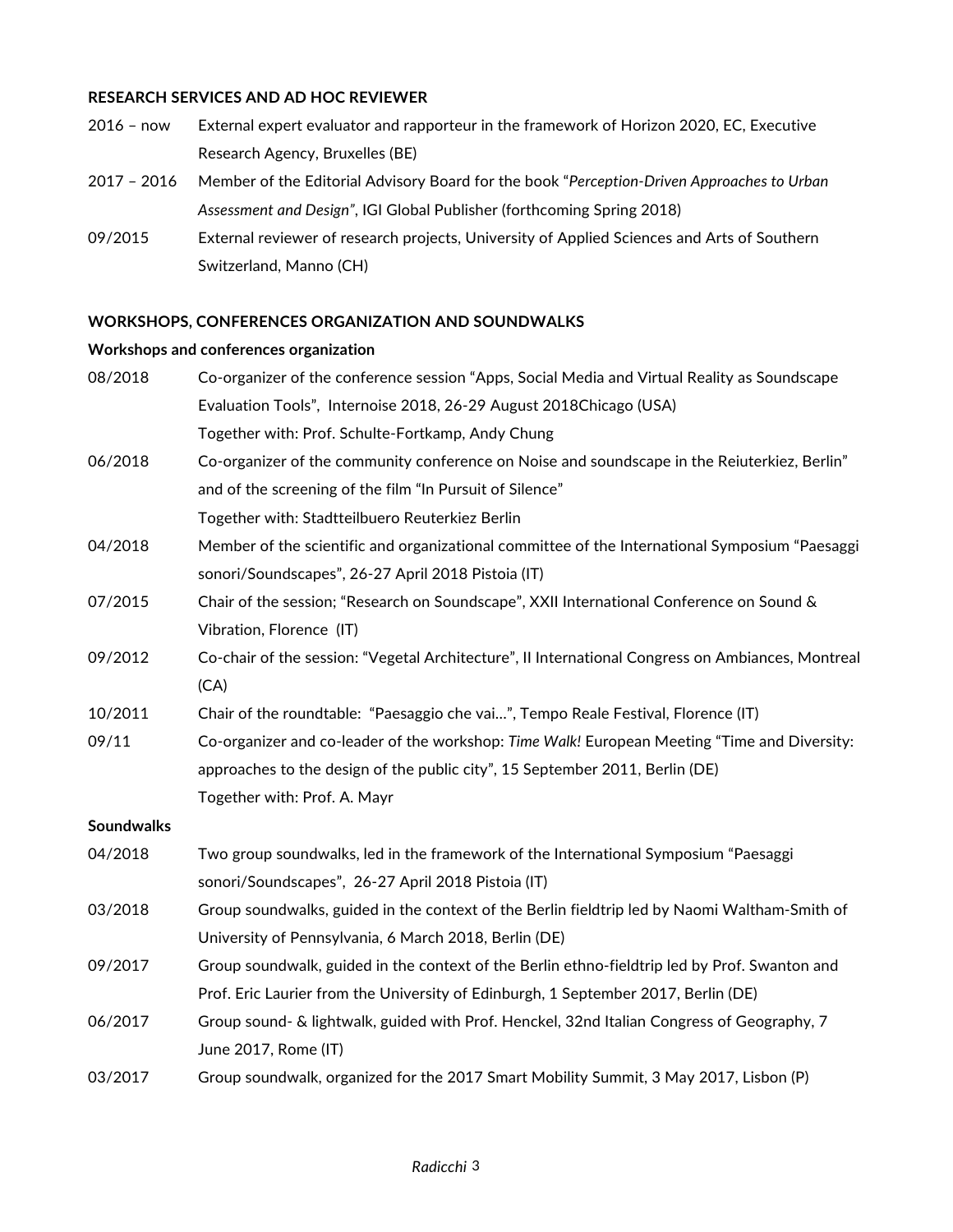- 04/2017 Group soundwalk, the 2017 International Noise Awareness Day in collaboration with: Stadtteilbüro Reuterkiez, Prof. Juliana Kohl and the students from the Rütlischule, 28 April 2017, Berlin (DE)
- 03/2016 Group sound- & lightwalk, guided with Prof. Henckel, TU Berlin "Light- and Soundscapes of the Night. Berlin/Florence" Studio, 29 November 2016, Florence (IT); 3 November 2016, Berlin (DE)
- 07/2015 Two group soundwalks, led for the XXII Intern. Conference on Sound & Vibration, 16 July 2015, Florence (IT)
- 05/2015 Group soundwalk, led for the 2015 Tempo Reale Festival, 9 May 2015, Florence (IT)

## **ACADEMIC SERVICES, BOARD COMMITTES AND MEMEBERSHIPS**

- 2017 now Acoustical Society of America Associate Member
- 2017 now Member of the Marie Curie Alumni Association
- 2017 now Member of The Quiet Coalition's Scientific Advisory Board
- 2017 now Member of the World Forum for Acoustic Ecology
- 2015 Member of FKL: Forum for the Soundscape
- 2014 2016 WISTER. Women for Intelligent and Smart Territories
- 2010 Membership *ad honorem*, INU Italian Institute of Urbanism

## **PROFESSIONAL MEMBERSHIPS**

2006 – now Registered Architect and Member of the Chamber of the Architects of Florence (IT) (no. 6858)

## **ATTENDED MASTERCLASSES**

| 2018 | "Psychoacoustics I", Prof. Dr. Schulte-Fortkamp, January 20 2018, Berlin (DE)                 |
|------|-----------------------------------------------------------------------------------------------|
| 2018 | "Noise and its effects", Prof. Dr. Schulte-Fortkamp, January 14 2018, Berlin (DE)             |
| 2017 | "Soundscape and Community Noise", Prof. Dr. Schulte-Fortkamp, July 7-8, 15 2017, Berlin (DE)  |
| 2017 | "Akustische Vielfalt in Deutschland: Errungenschaften, Herausforderungen, Probleme" organized |
|      | by DEGA (the German Acoustic Association), April 25 2017, Berlin (DE)                         |
| 2017 | "How soundwalks engage urban communities in soundscape awareness", Eric Leonardson            |
|      | (WFAE) at Invisible Places Conference, April 7 2017, S. Miguel (P)                            |
| 2016 | "Defining principles of mobile Apps and platforms development for best practice in citizen    |
|      | science: Interaction, Interoperability, Innovation" organized by the European Citizen Science |
|      | Association, December 13-14 2016, Berlin (DE)                                                 |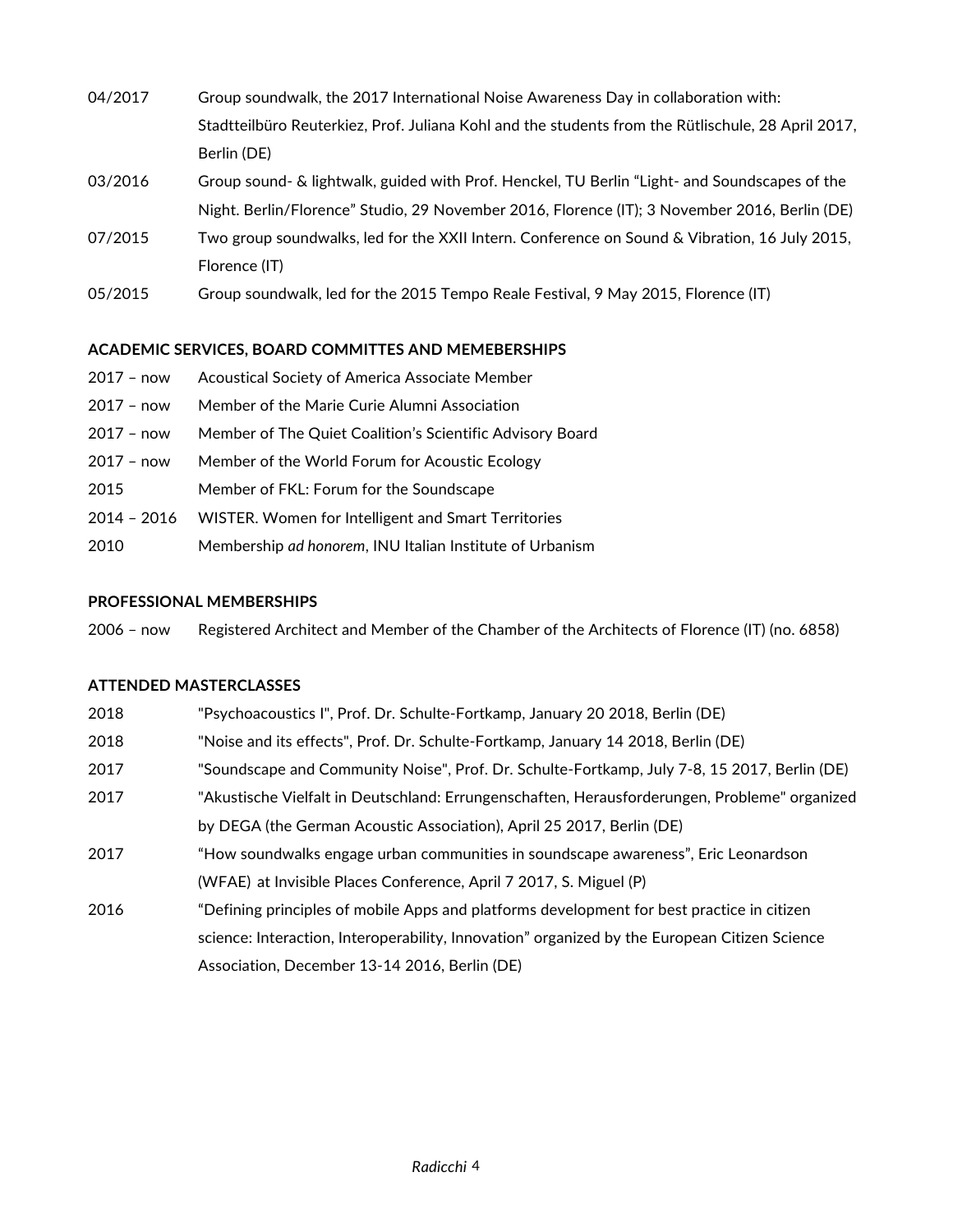## **SELECTED PUBLICATION LIST**

*Total number of publications: 16 Total number of invited forthcoming publications: 5 Total number of publications under review: 1*

#### **Monograph**

1. Radicchi, A. (2012), Sull'immagine sonora della città (On the Sonic Image of the City), Firenze University Press, Firenze

#### **Book chapters**

- 2. Radicchi, A. (2017) "A Pocket Guide to Soundwalking. Some introductory notes on its origin, established methods and four experimental variations". In *Perspectives on urban economics*, edited by Besecke et al., 70-73, Universitätsverlag der TU Berlin, Berlin
- 3. Luna, S. (with Margaret Gold, Alexandra Albert, Luigi Ceccaroni, Bernat Claramunt, Ohla Danylo, Muki Haklay, Christopher Kyba, Jaume Piera, **Antonella Radicchi**, Sven, Schade, Ulrike Sturm). "Developing mobile applications for environmental and biodiversity citizen science: considerations and recommendations". In *Multimedia Technologies for Environmental & Biodiversity Informatic*s edited by Joly et al.. Springer International Publishing, 2018 (in press)
- 4. Mayr, A., **Radicchi**, A., (2013), "Time Walk" in Henckel, D. et al. (eds), *Space Time Design of the Public City*, pp. 86-97, Springer Publishers
- 5. Beccaria C., Guerrucci, E., **Radicchi A.,** (2012), "*Le Architetture del Made in Italy"* in Zevi, L. (ed.), *Le quattro*  stagioni. Architetture del Made in Italy. Da Adriano Olivetti alla New Economy, p. 88-89, Electa Napoli
- 6. **Radicchi**, A., Rojas, F. (2009), "Soundscapes Oltrarno" in Frenchman, D., Mitchell, W., (eds), *Technology, Livability and the Historic City. Future of Firenze*, pp. 80-85, MIT Press

## **Journal Articles (peer-reviewed)**

- 7. **Radicchi**, A., Henckel, D., Memmel, M. (2017). "Citizens as smart, active sensors for the quiet and just city" in Noise Mapping. Topical issues on smart acoustical technologies for the smart city (accepted February 3 2018)
- 8. **Radicchi**, A., Signorelli, V. (2014), "Soundmaps, quiet areas and noise control strategies/ Mappature sonore, aree di quiete e strategie di controllo del rumore" in Urbanistica, 154/2014, pp.131-136, INU Edizioni, Rome
- 9. Radicchi, A., (2011), "Sull'immagine sonora della città/On the Sonic Image of the City" in Urbanistica, 146/2011, pp. 96-100, INU Edizioni, Rome

#### **Proceedings (peer-reviewed)**

- 10. Radicchi, A. (2017), "Beyond the Noise: Open Source Soundscapes. A mixed methodology to analyse, evaluate and plan "everyday" quiet areas." in Proc. Mtgs. Acoust. 30, 040005 (2017); doi: 10.1121/2.0000565
- 11. Radicchi, A. (2013), "Emotional Geography and Soundscape Studies" in Morello, E., Piga, B., (eds), (2013), Proceedings of the EAEA11 Envisioning Architecture: Design, Evaluation, Communication, pp. 267-272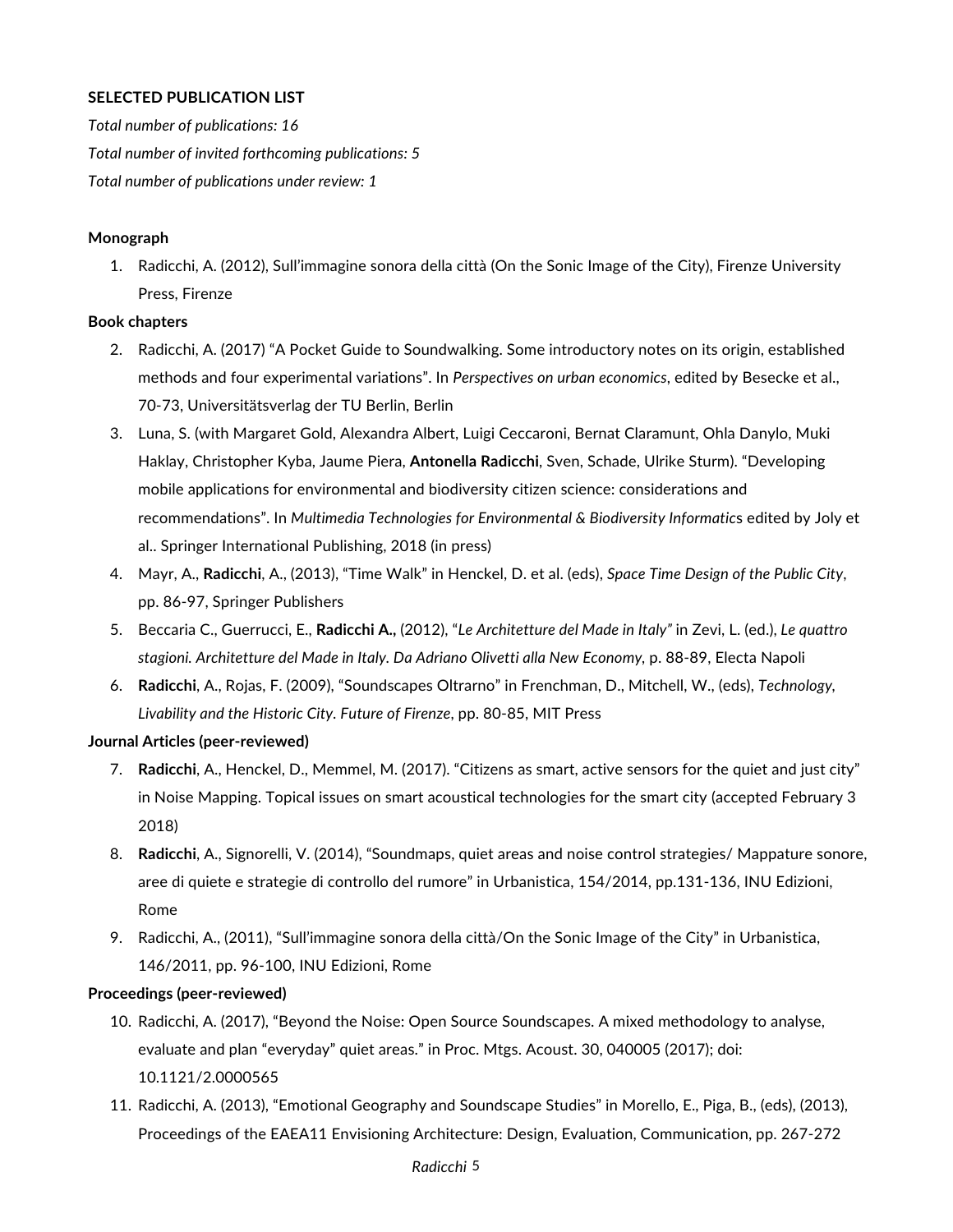- 12. Radicchi, A. (2012), "The Sonic Niche A new design tool to enhance and create atmospheres through sounds in the contemporary city" in Proceedings of the 2nd International Congress On Ambiances, pp. 253-258
- 13. Radicchi, A. (2010), *"*Living Soundscapes, Historic Cities and the Design of Urban Landscape. A Case Study: Soundscapes Oltrarno*"* in Proceedings of the International Conference: Living Landscape. The European Landscape Convention in research perspective, Vol. II, Short Communications, pp. 152-155
- 14. Radicchi, A. (2010), "Soundscapes Oltrarno and Sonic Niches: designing soundscapes in the historic city" in Proceedings of the International Conference Ideologies and Ethics in the Uses and Abuses of Sound, Koli, Finland
- 15. Briani, M., **Radicchi**, A. (2010), "Paesaggi sonori e deriva urbana" ("Soundscapes and city drifts") in Bartolini, S. et al. (eds), *Territori di ricerca. Ricerche di Territorio*, Proceedings of VIII International Conference Interdoctorate in Urban Design and Territorial Planning Network, v. II, Alinea, pp. 80-97

#### **Online research articles**

16. Radicchi, A. (2017e), "Urban Quiet Areas are Vital to Public Health". The Quiet Coalition's Newsroom Articles, July 17, 2017. Accessed on December 2017.

#### **INVITED FORTHCOMING PUBLICATION LIST**

#### **Book chapters**

1. Radicchi, A. (2017), "The notion of soundscape in the realm of sensuous urbanism. A historical perspective" in Wilson, A., (ed.), *Listen!,* Cambridge Scholars Publ. (expected Spring 2018)

## **Proceedings (peer-reviewed)**

- 2. Radicchi, A. (2018), "The use of mobile applications in soundscape research: open questions in standardization." in *Proceedings of EURONOISE 2018.* (expected May 2018)
- 3. Radicchi, A., Henckel, D. (2018), "Combined Sound- & Lightwalks. A perception based method to analyze and evaluate the sonic and light environment of our cities at night." in *Proceedings of EURONOISE 2018.*  (expected May 2018)
- 4. Radicchi, A. (2017), "The HUSH CITY app. A new mobile application to crowdsource and assess "everyday quiet areas" in cities." in *Invisible Places. Proceedings of the International Conference on Sound, Urbanism and the Sense of Place* (expected Spring 2018)

## **Technical reports**

5. Radicchi, A. (2018), "Open source planning of urban quiet areas". Technical report of the "Beyond the Noise: Open Source Soundscapes project" (to be submitted to the Berlin Senate - expected end of March 2018)

## **PUBLICATIONS UNDER REVIEW**

## **Journal Articles (peer-reviewed)**

1. **Radicchi**, A. (2017). "Listening to and with children for the healthy and quiet city" in Cities & Health Journal (submitted December 2017: under review)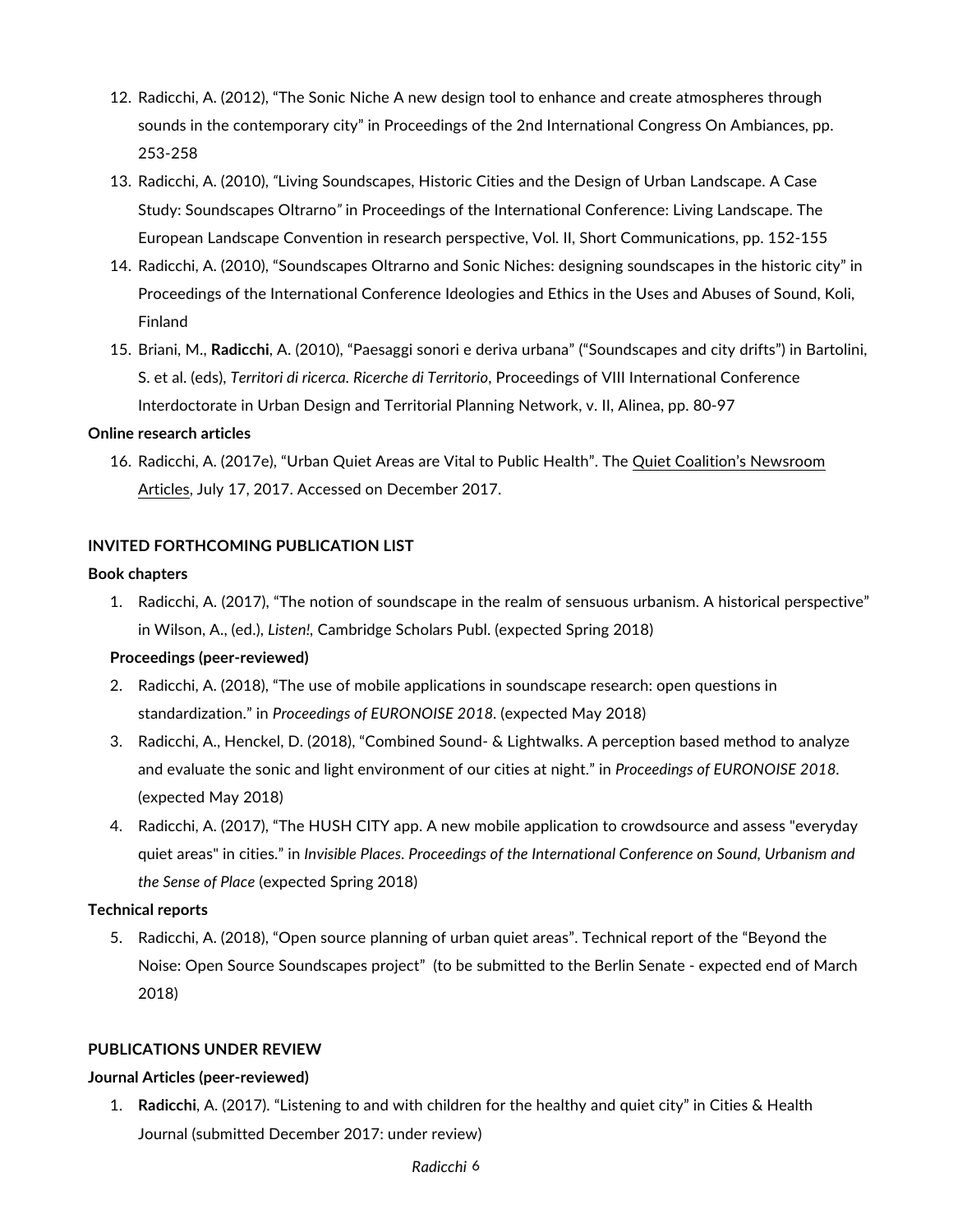## **PRESS COVERAGE OF THE HUSH CITY PROJECT**

• Full list of articles, podcasts and blog posts available here: http://www.opensourcesoundscapes.org/spread-the-word/press/

## **INVITED TALKS AT CONFERENCES**

- *The use of mobile applications in soundscape research: open questions in standardization.* EURONOISE, 27-31 May 2018, Crete (G)
- *Combined Sound- & Lightwalks. A perception based method to analyze and evaluate the sonic and light environment of our cities at night.* EURONOISE, 27-31 May 2018, Crete (G) (with Prof. Henckel)
- *Quietness as a commons. Integrating soundscape in urban planning for the environmentally just city.* 174th Meeting of the Acoustical Society of America, 7 December 2017, New Orleans (USA)
- *Identifizierung ruhiger Gebiete im Stadt (Identifying quiet areas in cities).* ALD-Veranstaltung "Ruhige Gebiete", 6 December 2017, Stuttgart (Germany) (with Prof. Jäcker-Cüppers)
- *Planning healthy and quiet cities through the soundscape approach.* Landscape Institute Jellicoe Lecture 2017: Built-in health: designing for health in the public realm, 2 November 2017, Bristol (UK) (via Skype)
- Invited expert: The Urban Tech Conference Berlin Summit, 25 October 2017, Berlin (DE)
- *The soundscape approach to placemaking.* Placemaking week, 12 October 2017, Amsterdam (NL) (via Skype)
- *Beyond the Noise: Open Source Soundscape. Quietness, Smart Mobility and the Future City*. Smart Mobility Summit, 3-4 May 2017, Lisbon (P)
- Elevator speech: *Breaking the Walls of Noise Pollution*. Falling Walls Young Innovator of the Year 2016, The International Conference on Future Breakthroughs in Science and Society, 8-9 November 2016 Berlin, (DE)
- *Soundwalks & Multilayered Sound Maps*. III International Biennale of Public Space, 23 May 2015, Rome (IT)
- Invited talk & video projection: *Firenze Sound Map. An Emotional Journey through Florentine Soundscapes*. 2015 UNESCO Historic Cities Heritage of Peace Program, 4-5 April 2015 Istanbul (TR)
- *Soundscape design and mapping. Best practices in art, architecture and urbanism*. Third Careggi Seminar "The role of soundscapes in a biocultural perspective", 14 June 2012, Wien (A)
- *Soundmapping in-between old and new technologies*. Listening Cities Symposium, 1-2 June 2012, Wien (A).
- *Time Walk!* 2011 European Meeting Time and Diversity: approaches to the design of the public city, 15 September 2011, Berlin (DE) (with Prof. A. Mayr)

## **SELECTION OF CONFERENCES**

- *(Re)searching for quietness in the Reuterkiez. A pilot study to map, assess and plan "everyday quiet areas", by applying the soundscape approach and the citizen science paradigm.* Learning from Context Conference, 22-23 September 2017, Berlin (DE)
- *Beyond the Noise: Open Source Soundscapes. A mixed methodology to analyse and plan small, quiet areas, applying the soundscape approach, the citizen science paradigm and open source technology*. 173rd Meeting of the Acoustical Society of America and the 8th Forum Acusticum, 26-29 June 2017, Boston (USA)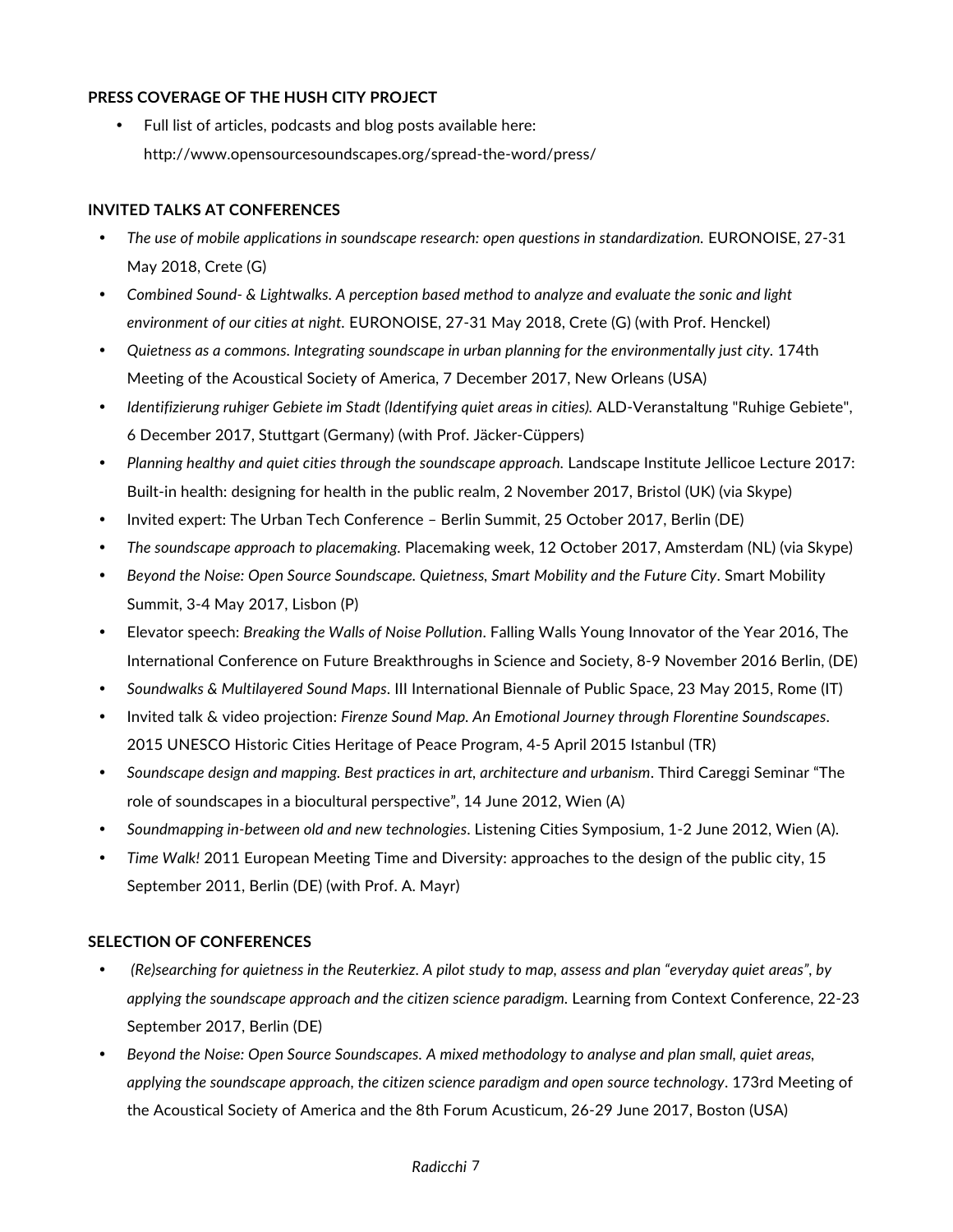- *Lightscapes and Soundscapes of the Urban Night. Berlin/Florence* (with Prof. D. Henckel). 32nd Italian Congress of Geography, 7-10 June 2017, Rome (IT)
- *The HUSH City app*. *A new mobile application to crowdsource and assess "everyday quiet areas" in cities.* Invisible Places. International Conference on Sound, Urbanism and Sense of Place, 7-9 April 2017, São Miguel Island, Azores, (P)
- *Urban Planning Challenges: Toward integrated approaches to sustainable lightscape and soundscape planning*. ALAN The 4th International Conference on Artificial Light at Night, 26-28 September 2016, Cluj-Napoca, Romania (RO) (with J. Meier)
- *Sense-Scapes: Natural Darkness and Quietness for the Sustainable City* (with Prof. D. Henckel). Major Cities of Europe, 30 May - 1 June 2016Firenze (IT)
- Short presentation: *The tender sound map of Firenze and Firenze Open Data System*. International Open Data Day Conference, 22 February 2014, Rome (IT)
- Short presentation: *The tender sound map of Firenze and Firenze Open Data System*. Linked Open Data Conference, 20-21 February 2014, Rome (IT)
- *Emotional Geography & Soundscape Studies. Beyond the cognitive approach in (sound)mapping urban spaces*. XI Conference of the European Architectural Envisioning Association, 25-28 September 2013, Milan (IT)
- *The Sonic Niche. A new design tool to enhance and create atmospheres through sounds in the contemporary city*. II International Congress on Ambiances, 19-22 September 2012, Montreal (CA)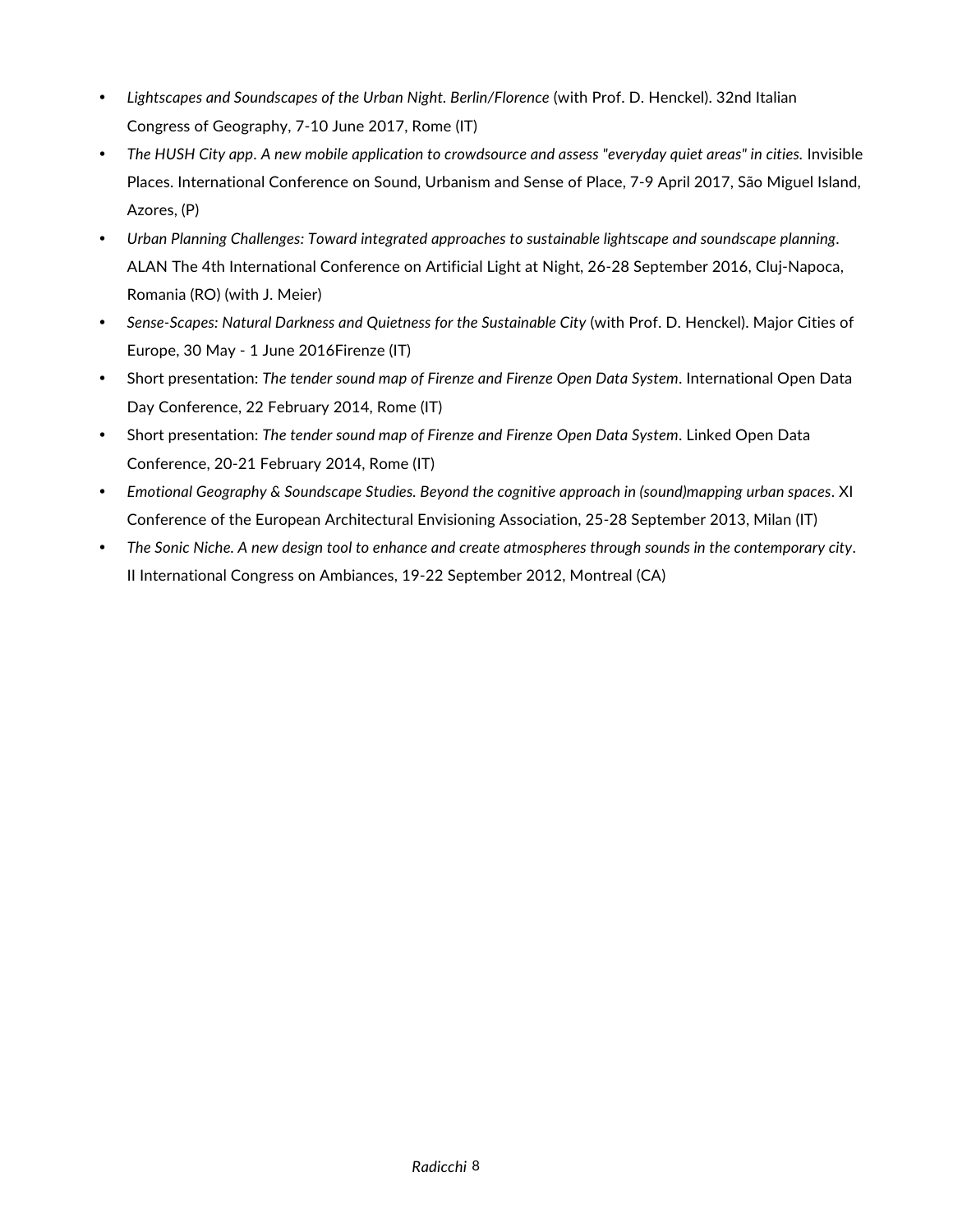## **TEACHING PORTFOLIO**

#### **List of courses taught**

- 2016 2018 Teaching cooperation University of Applied Sciences Potsdam (DE) - Institute for Urban Futures 2017 Fall Semester: "Visualizing Cultural Collections" course (Prof. Marian Doerk) 2016 Fall Semester: "Visualizing Cultural Collections" course (Prof. Marian Doerk)
- 2016 2017 Associate Lecturer (co-teaching of a studio project with Prof. D. Henckel 4 hours/week) Technical University of Berlin, Institute of City and Regional Planning, Berlin (DE) Fall semester: "Lightscapes and soundscapes of the urban night. Berlin/Florence" course

## 2013 – 2014 Adjunct Lecturer University of Ferrara (IT) - Faculty of Architecture. Spring semester: "Soundscapes & the 2.0 City" course (16 hours in the framework of a design studio project)

## 2012 – 2013 Adjunct Lecturer University of Roma Tre (IT) - Faculty of Architecture. Fall Semester: "Emotional Mapping" course (24 hours in the framework of a design studio project)

## 2011 – 2013 Adjunct Professor Kent State University, College of Architecture & Environmental Design, Florence (IT) Fall and Spring Semesters: "Reading Cities" course (16 hours of frontal lesson and 5 field trips)

# 2010 – 2011 Adjunct Professor University of Firenze (IT) - Faculty of Architecture. Fall Semester: City Sense and City Design class (24 hours in the framework of a design studio project)

## **Co-supervision of master and PhD students**

Master thesis title: Soundscape and Urban Design in Berlin (running title) (since 05/2017) Name of the student: Max Habler, First supervisor: Prof. Dr. B. Schule-Fortkamp, Technical University Berlin

In the past 10 ten years I have also informally co-advised PhD students in soundscape studies.